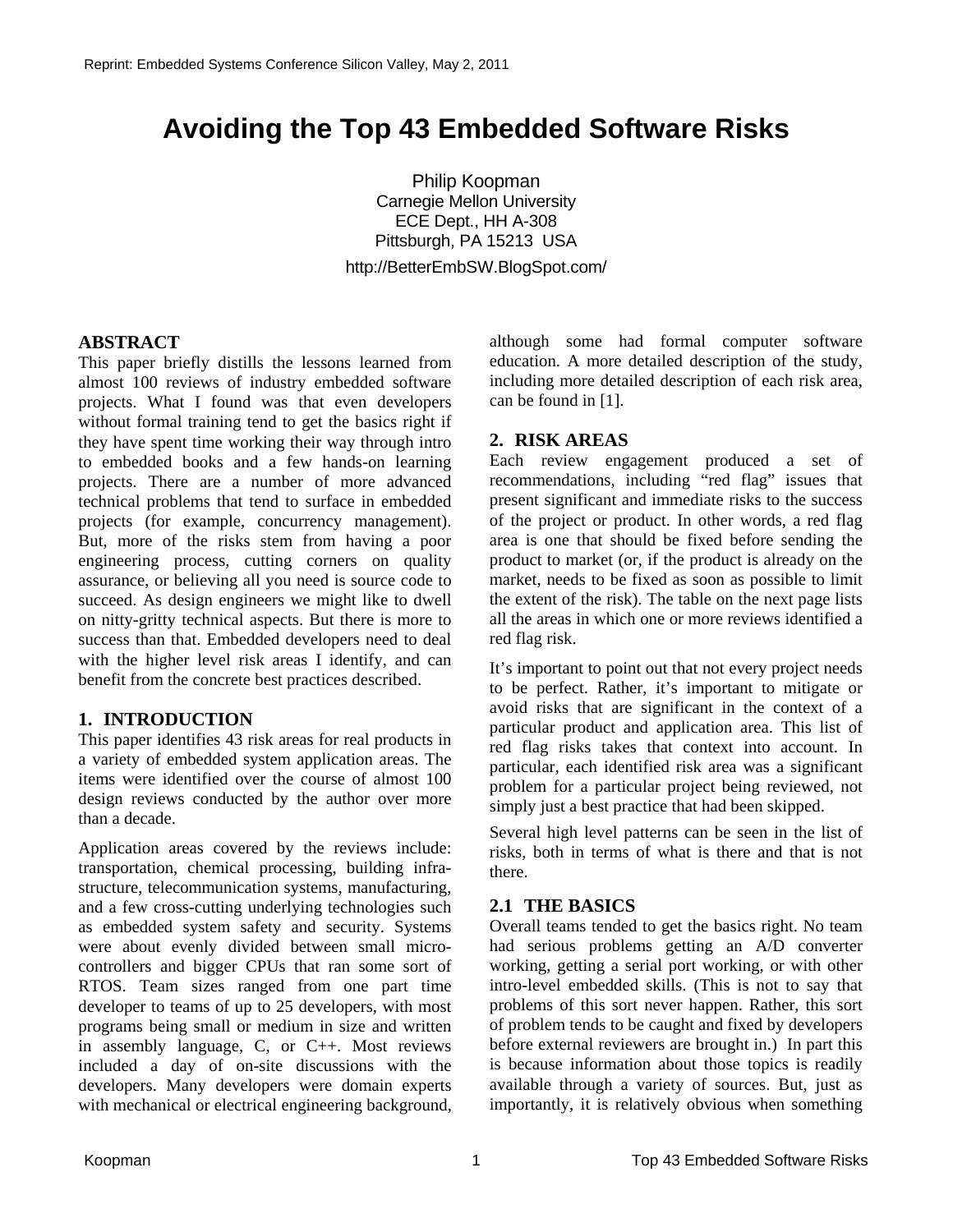like that isn't working in a product. You don't need an outside expert to tell you that you're A/D converter isn't collecting data!

#### **43 Embedded Software Risk Areas**

- #1. Informal development process
- #2. Not enough paper
- #3. No written requirements
- #4. Requirements omit extra-functional aspects
- #5. Requirements with poor measurability
- #6. No defined software architecture
- #7. Poor code modularity
- #8. Too many global variables
- #9. No message dictionary for embedded network
- #10. Design skipped or is created after code is written
- #11. Flowcharts are used in place of statecharts
- #12. Inconsistent coding style
- #13. Ignoring compiler warnings
- #14. No peer reviews
- #15. No real time schedule analysis
- #16. Use of home-made RTOS
- #17. Inadequate concurrency management
- #18. No methodical approach to user interface design
- #19. No test plan
- #20. No stress testing
- #21. No defect tracking
- #22. No run-time fault instrumentation nor error logs
- #23. Defect resolution for 3rd party software
- #24. Disaster recovery not tested
- #25. Insufficient consideration of reliability/availability
- #26. Insufficient consideration of safety
- #27. Insufficient consideration of security
- #28. No IP protection plan
- #29. No or incorrect use of watchdog timers
- #30. Inadequate system reset approach
- #31. High requirements churn
- #32. No version control
- #33. No backward compatibility plan
- #34. No software update plan
- #35. Lessons learned not being recorded
- #36. Acting as if software is free
- #37. Use of cheap tools instead of good ones
- #38. High turnover and developer overload
- #39. No training for managing outsource relationships
- #40. Resources too full
- #41. Too much assembly language
- #42. Project schedule not taken seriously
- #43. No Software Quality Assurance (SQA) function

# **2.2 ADVANCED TECHNICAL RISKS**

A number of the risks are advanced technical areas specific to embedded systems, and are the types of things that most experienced developers would expect to be risk areas. Inadequate concurrency management, incorrect use of watchdog timers, poor modularity, and other similar topics are the sorts of things that developers often get wrong. They are also the types of things I thought would be the most prevalent risks.

An important reason why these problem areas are common is that it is difficult to tell there is a problem via ordinary system testing. If a system is working fine in normal use, you can't really tell whether the watchdog timer has been set up properly. Nor are you likely to find bugs caused by subtle and infrequent race conditions. But that doesn't mean such problems aren't there, especially if you didn't think to look for them.

## **2.3 BEYOND TECHNICAL RISKS**

To my continuing surprise (I am, after all, a techie), by far most of the red flag risk areas weren't really technical; they were in the areas of process, quality, management and other softer areas. In other words, just looking at the code itself doesn't reveal where most of the risks are. You have to take a broader look at the bigger development picture.

Also, most of the risks weren't caused by developers slacking on things they were trying to do. By and large, the developers I encountered were smart, hardworking, well-intentioned designers. They were trying to do the right thing, and usually did well at whatever they set out to do.

The most prevalent problem was developers not realizing there were additional things they should be doing, and not realizing the huge risk that omitting those extra activities were placing on their success.

Some examples of risks caused by missing pieces of development process include:

- Design was skipped, leading to spaghetti code that seemed to (mostly) work, but was almost impossible to understand or maintain
- Peer reviews were skipped, leaving far too many bugs to be found (and missed) by testing
- No formal test plan was used, leaving gaps in testing that let bugs slip through to product